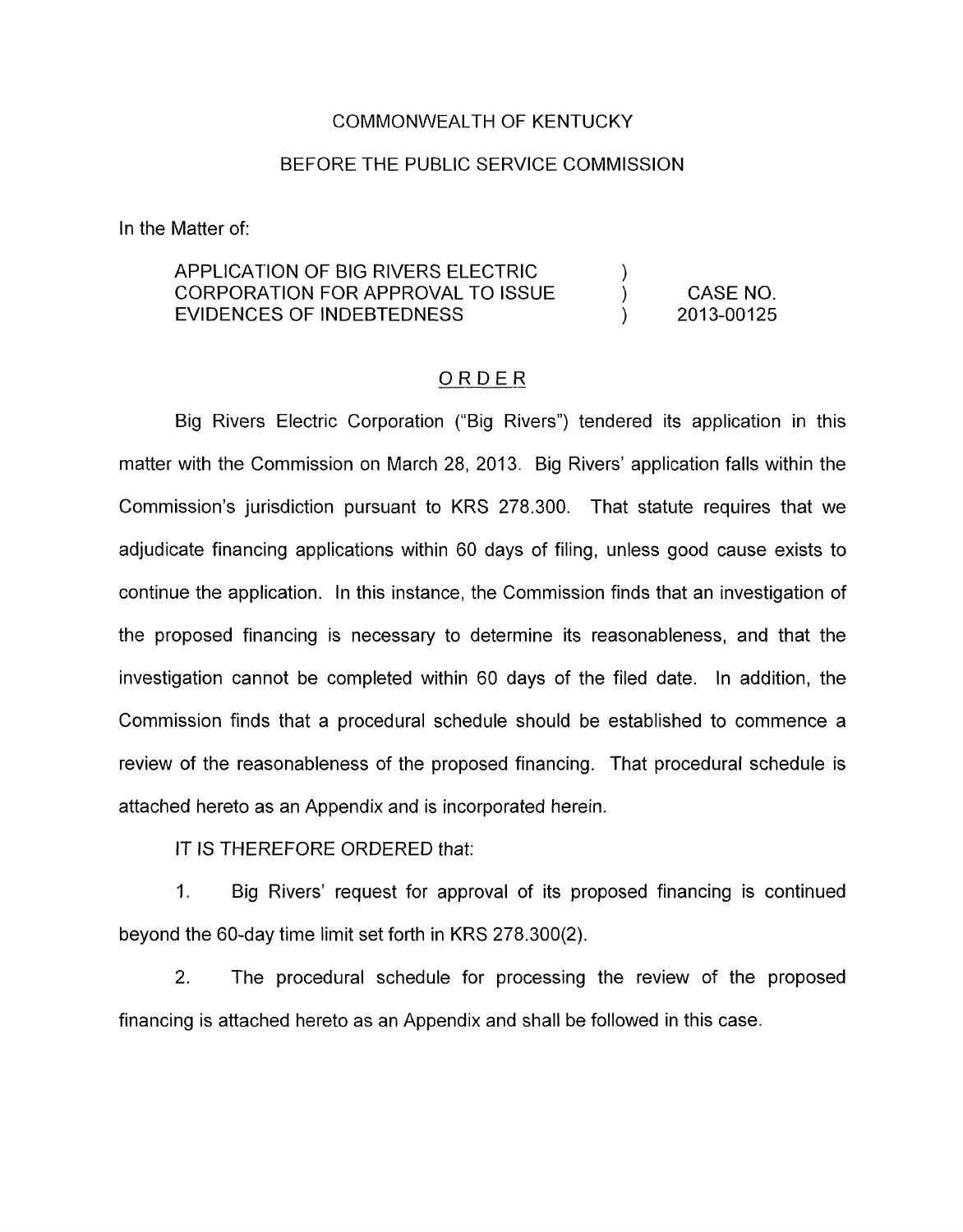**3.** Any document filed with the Commission shall be served on all parties of record, with nine copies to the Commission.

**4.** All parties shall respond to any interrogatories or requests for production of documents that Commission Staff submits in accordance with the procedural schedule set forth in the Appendix.

5. a. Responses to requests for information shall be appropriately bound, tabbed and indexed and shall include the name of the witness responsible for responding to the questions related to the information provided.

b. Each response shall be answered under oath or, for representatives of a public or private corporation or a partnership or association or a governmental agency, be accompanied by a signed certification of the preparer or person supervising the preparation of the response on behalf of the entity that the response is true and accurate to the best of that person's knowledge, information, and belief formed after a reasonable inquiry.

c. Any party shall make timely amendment to any prior response if it obtains information which indicates that the response was incorrect when made or, though correct when made, is now incorrect in any material respect.

d. For any request to which a party fails or refuses to furnish all or part of the requested information, that party shall provide a written explanation of the specific grounds for its failure to completely and precisely respond.

6. Motions for extensions of time with respect to the schedule herein shall be made in writing and will be granted only upon a showing of good cause.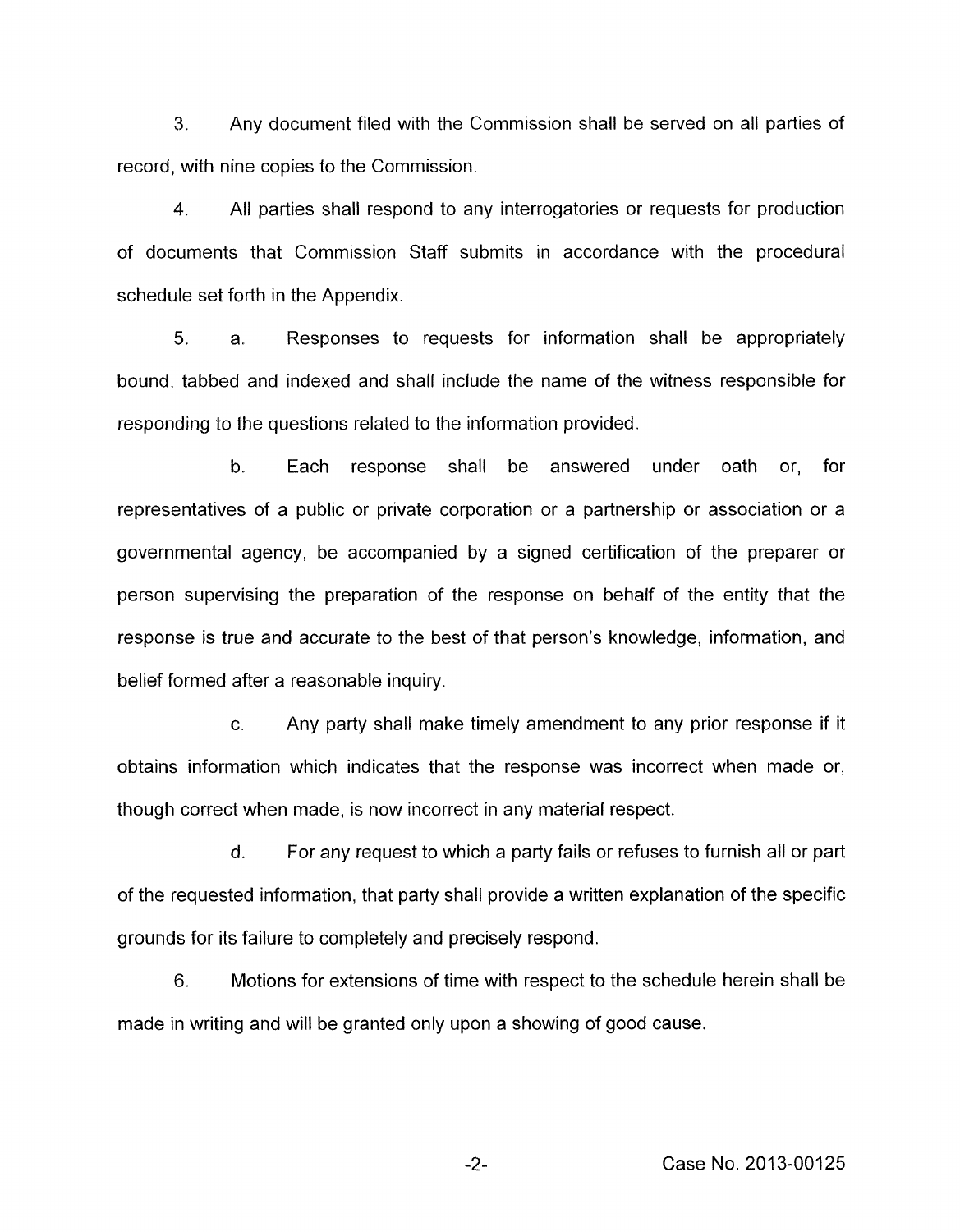By the Commission



ATTEST:

Aavon D. Ducouvel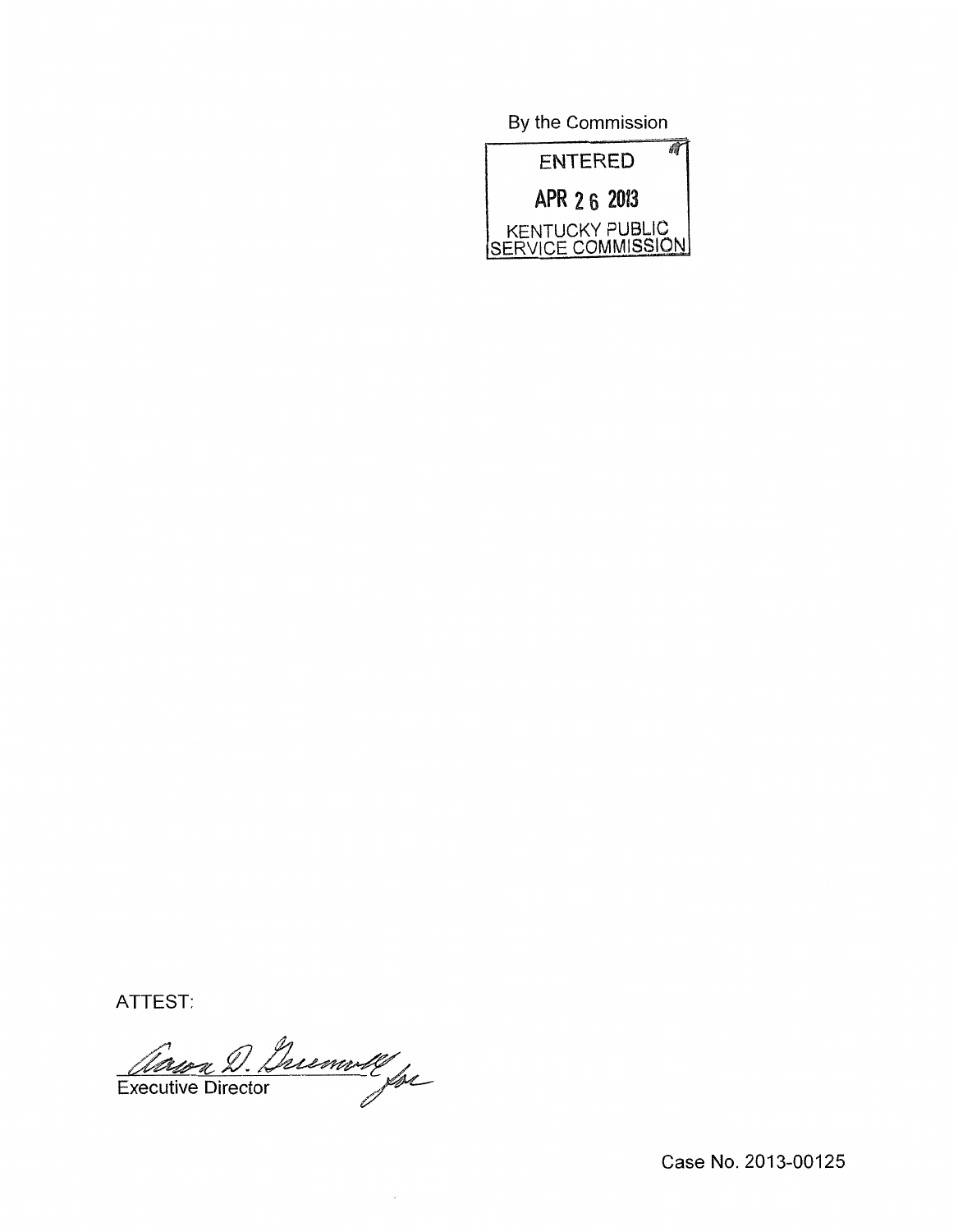# APPENDIX

# APPENDIX TO AN ORDER OF THE KENTUCKY PUBLIC SERVICE COMMISSION IN CASE NO. 2013-00125 DATED

| Initial requests for information to Big Rivers shall be filed  |  |
|----------------------------------------------------------------|--|
| Responses to initial requests for information by Big Rivers    |  |
| Supplemental requests for information to Big Rivers shall be   |  |
| Responses to supplemental requests for information by Big      |  |
| Any party desiring to file written comments on                 |  |
| Big Rivers may file written responses to the comments, if any, |  |